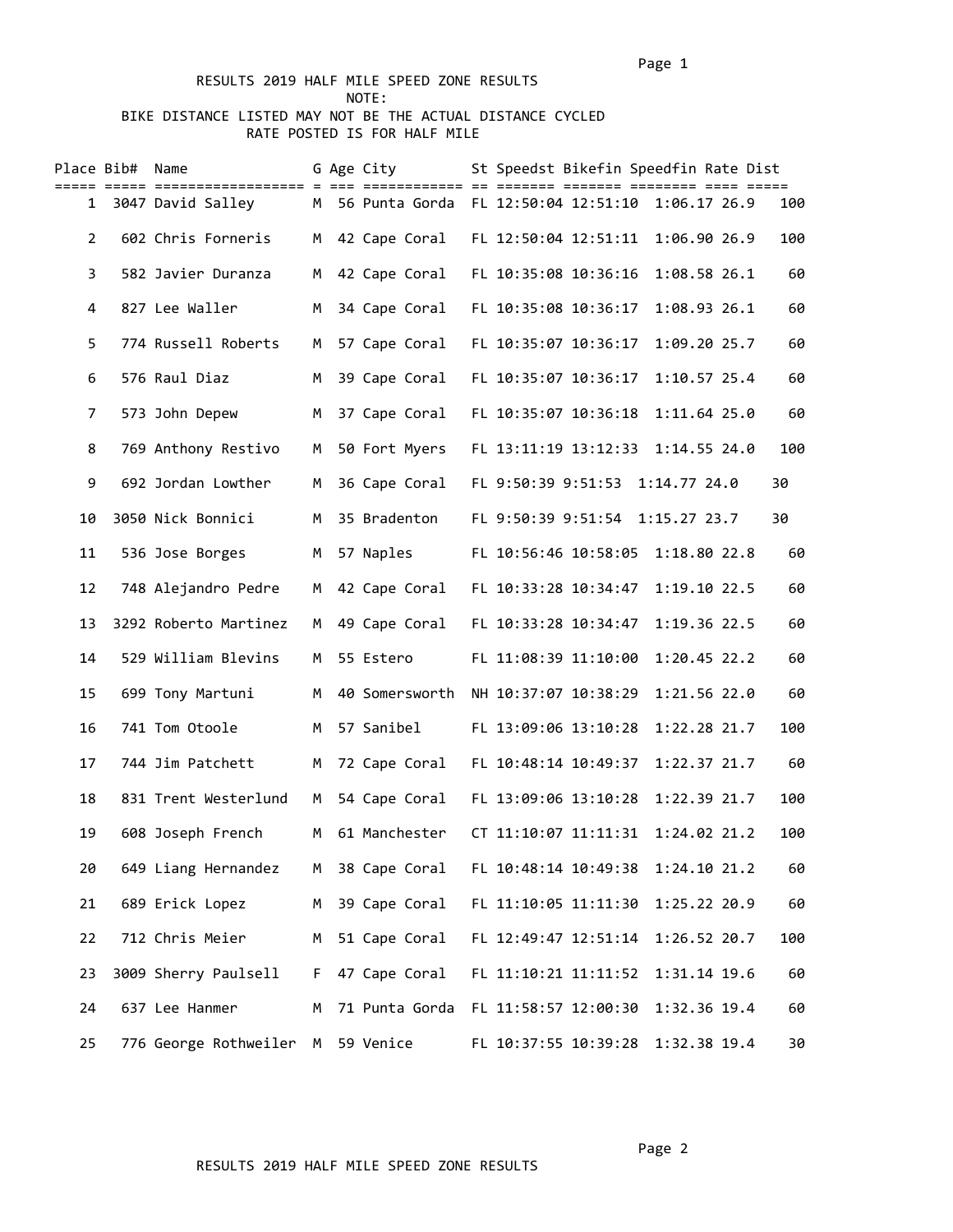## NOTE: BIKE DISTANCE LISTED MAY NOT BE THE ACTUAL DISTANCE CYCLED RATE POSTED IS FOR HALF MILE

| Place Bib# | Name                                   |    | G Age City     | St Speedst Bikefin Speedfin Rate Dist                       |  |
|------------|----------------------------------------|----|----------------|-------------------------------------------------------------|--|
| 26         | 604 Kermin Fortier-Cru M 26 Naples     |    |                | FL 11:10:07 11:11:41 1:33.71 19.1<br>100                    |  |
| 27         | 3018 Mark Osterhaus                    | м  | 63 Punta Gorda | FL 11:10:07 11:11:41<br>1:34.22 18.9<br>60                  |  |
| 28         | 570 Luis De La Cruz                    | М  | 37 Naples      | FL 10:57:57 10:59:32<br>1:34.48 18.9<br>60                  |  |
| 29         | 843 Chuck Crego                        | М  | 66 Fort Myers  | FL 11:22:50 11:24:25<br>1:34.71 18.9<br>62                  |  |
| 30         | 567 Tom Curran                         | М  | 60 Medina      | OH 12:41:04 12:42:40<br>1:36.52 18.6<br>100                 |  |
| 31         | 837 David Worboys                      | M  | 56 Cape Coral  | FL 12:18:07 12:19:44<br>1:37.02 18.4<br>60                  |  |
| 32         | 3282 Susan Nagel                       | F. | 58 Cape Coral  | FL 10:00:16 10:01:53<br>1:37.23 18.4<br>30                  |  |
| 33         | 3023 David Satkoski                    | M  | 40 Estero      | FL 11:08:02 11:09:40<br>1:37.23 18.4<br>60                  |  |
| 34         | 660 Bruce Johnson                      | М  | 65 Rockwood    | MI 9:40:12 9:41:50 1:37.62 18.4<br>60                       |  |
| 35         | 805 Daniel Snyder                      | M  | 64 Emmaus      | PA 10:25:41 10:27:19<br>1:37.74 18.4<br>30                  |  |
| 36         | 832 Dave Wheaton                       | M  | 60 Fort Myers  | FL 12:09:43 12:11:21<br>1:37.79 18.4<br>60                  |  |
| 37         | 834 Jeffrey Wingenroth M 63 Fort Myers |    |                | FL 11:14:20 11:16:01<br>1:40.42 17.8<br>60                  |  |
| 38         | 638 Jack Harbison                      | м  | 63 Loveland    | CO 11:32:21 11:34:02<br>1:40.92 17.8<br>60                  |  |
| 39         | 3285 Matthew Frommelt                  | M  | 34 Fort Myers  | FL 10:23:18 10:25:01<br>1:42.95 17.5<br>30                  |  |
| 40         | 670 Steve Krystyniak                   | M  | 58 Cape Coral  | FL 10:20:44 10:22:27<br>1:43.10 17.3<br>60                  |  |
| 41         | 814 Shannon Sykes                      | F. | 42 Cape Coral  | FL 11:11:44 11:13:28<br>1:44.40 17.1<br>60                  |  |
| 42         | 586 Tracy Elmore                       | F. | 44 Cape Coral  | FL 10:52:02 10:53:48<br>1:46.14 16.8<br>30                  |  |
| 43         | 757 John Piquette                      | M  | 63 Cape Coral  | FL 12:16:34 12:18:20<br>1:46.57 16.8<br>60                  |  |
| 44         | 627 Sharon Green                       | F  | 58 Howell      | MI 12:18:04 12:19:51<br>1:46.57 16.8<br>30                  |  |
| 45         | 721 Andree Morin                       | F. | 73 Cape Coral  | FL 10:40:35 10:42:22<br>1:47.11 16.7<br>30                  |  |
| 46         | 642 Jeff Haugh                         | M  | 59 Fort Myers  | FL 12:09:46 12:11:33<br>1:47.66 16.7<br>60                  |  |
| 47         | 647 David Helminiak                    | М  | 67 Cape Coral  | FL 10:19:45 10:21:32<br>1:47.70 16.7<br>60                  |  |
| 48         | 662 Elizabeth Jolly                    | F. | 62 Manchester  | CT 10:40:35 10:42:23<br>1:47.81 16.7<br>60                  |  |
| 49         | 3046 Gregory Hiser                     | М  | 58 Fort Myers  | FL 11:33:06 11:34:55<br>1:48.65 16.5<br>62                  |  |
| 50         | 552 Satish Chauhan                     | M  |                | 64 Pompano Beac FL 12:16:35 12:18:23<br>1:48.67 16.5<br>100 |  |

Page 3 and 2012 and 2012 and 2012 and 2012 and 2012 and 2012 and 2012 and 2012 and 2012 and 2012 and 2012 and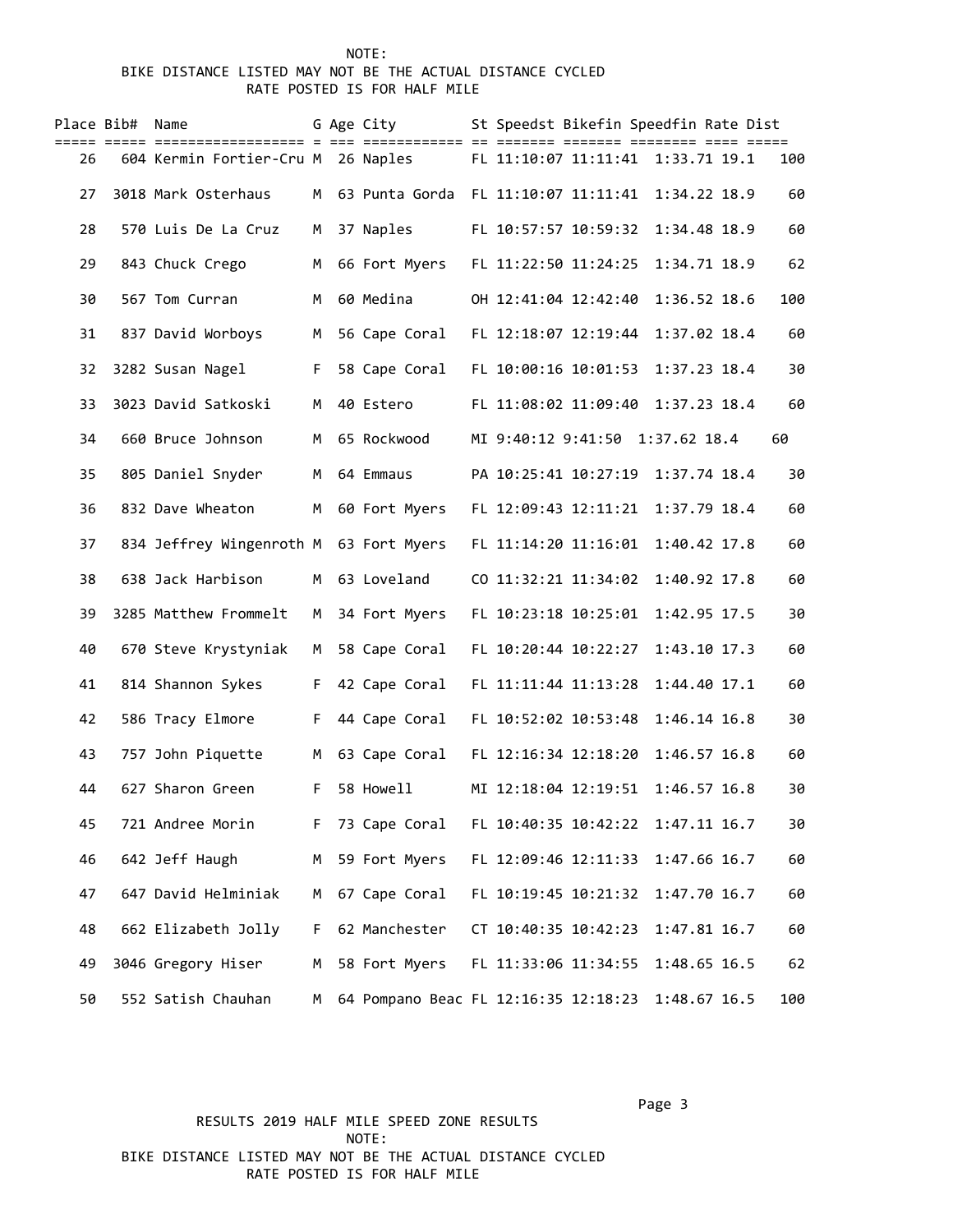|    | Place Bib# Name |                                        |     | G Age City       | St Speedst Bikefin Speedfin Rate Dist             |     |
|----|-----------------|----------------------------------------|-----|------------------|---------------------------------------------------|-----|
| 51 |                 | 652 Diane Horton                       |     |                  | F 54 Fort Myers FL 10:59:22 11:01:10 1:48.74 16.5 | 30  |
| 52 |                 | 658 Jim Irvine                         | M   | 67 Oshawa        | ON 11:39:56 11:41:45<br>1:49.48 16.4              | 100 |
| 53 |                 | 664 David Kazanowski                   | M   | 65 Venice        | FL 10:48:54 10:50:44<br>1:49.85 16.4              | 30  |
| 54 |                 | 603 Michelle Forneris                  | F   | 46 Cape Coral    | FL 11:33:05 11:34:55<br>1:49.98 16.4              | 60  |
| 55 |                 | 620 Miguel Goizueta                    | M   | 46 Cape Coral    | FL 10:35:33 10:37:23<br>1:50.26 16.2              | 15  |
| 56 |                 | 841 Andy Zurstadt                      | M   | 60 Naples        | FL 9:53:16 9:55:07 1:50.63 16.2                   | 60  |
| 57 |                 | 845 Christine Castillo F               |     | 34 Cape Coral    | FL 10:01:29 10:03:20<br>1:50.79 16.2              | 30  |
| 58 |                 | 717 Robert Miller                      | м   | 73 Fort Myers    | FL 10:37:02 10:38:53 1:51.24 16.1                 | 60  |
| 59 |                 | 640 Scott Harder                       | M   | 58 Greenwood     | IN 9:55:46 9:57:37 1:51.89 16.1                   | 60  |
| 60 |                 | 711 Annabelle Meier                    | F.  | 47 Cape Coral    | FL 10:06:06 10:07:59<br>1:52.90 15.9              | 30  |
| 61 |                 | 561 Ryan Connor                        | M   | 36 Cape Coral    | FL 10:13:22 10:15:15<br>1:53.17 15.8              | 30  |
| 62 |                 | 579 Tony Divenere                      | М   | 77 Fort Myers    | FL 10:37:00 10:38:54<br>1:53.49 15.8              | 60  |
| 63 |                 | 782 Michael Schneider- M 72 Cape Coral |     |                  | 1:54.86 15.7<br>FL 12:42:39 12:44:34              | 100 |
| 64 |                 | 763 Patrick Quinlan                    | M . | 56 Cape Coral    | FL 10:00:55 10:02:51<br>1:56.03 15.4              | 30  |
| 65 |                 | 807 Ian. Steele                        | M   | 63 Cape Coral    | FL 10:36:40 10:38:37<br>1:56.23 15.4              | 30  |
| 66 |                 | 565 Ron Curr                           | M   | 63 Cape Coral    | FL 9:47:39 9:49:36 1:56.70 15.4                   | 30  |
| 67 |                 | 625 Robert Grant                       | M   | 54 Cape Coral    | FL 10:25:26 10:27:25<br>1:59.02 15.0              | 60  |
| 68 |                 | 756 Ann Pietrobon                      | F.  | 69 Fort Myers    | FL 13:10:53 13:12:53<br>1:59.83 15.0              | 15  |
| 69 |                 | 502 Robert Alderman                    | М   | 58 Hollywood     | FL 12:17:08 12:19:08<br>2:00.43 14.9              | 60  |
| 70 |                 | 767 Thomas Reddington                  |     | M 61 Englishtown | NJ 10:59:39 11:01:39<br>2:00.71 14.9              | 30  |
| 71 |                 | 633 Mark Gulbrandson                   | м   | 61 Cape Coral    | FL 10:22:28 10:24:29<br>2:01.12 14.8              | 60  |
| 72 |                 | 577 Peggy Dice                         | F.  | 59 Cape Coral    | 2:01.59 14.8<br>FL 10:52:01 10:54:02              | 30  |
| 73 |                 | 3294 John Costallos                    | М   | 59 Cape Coral    | FL 10:02:51 10:04:54<br>2:02.51 14.6              | 60  |
| 74 |                 | 585 Bryan Elmore                       | М   | 50 Cape Coral    | FL 10:52:03 10:54:05<br>2:02.54 14.6              | 30  |
| 75 |                 | 615 Kerry Gafford                      | F.  | 46 Cape Coral    | FL 10:51:59 10:54:01<br>2:02.58 14.6              | 30  |

Page 4

RESULTS 2019 HALF MILE SPEED ZONE RESULTS<br>NOTE: NOTE: BIKE DISTANCE LISTED MAY NOT BE THE ACTUAL DISTANCE CYCLED RATE POSTED IS FOR HALF MILE

Place Bib# Name G Age City St Speedst Bikefin Speedfin Rate Dist ===== ===== ================== = === ============ == ======= ======= ======== ==== =====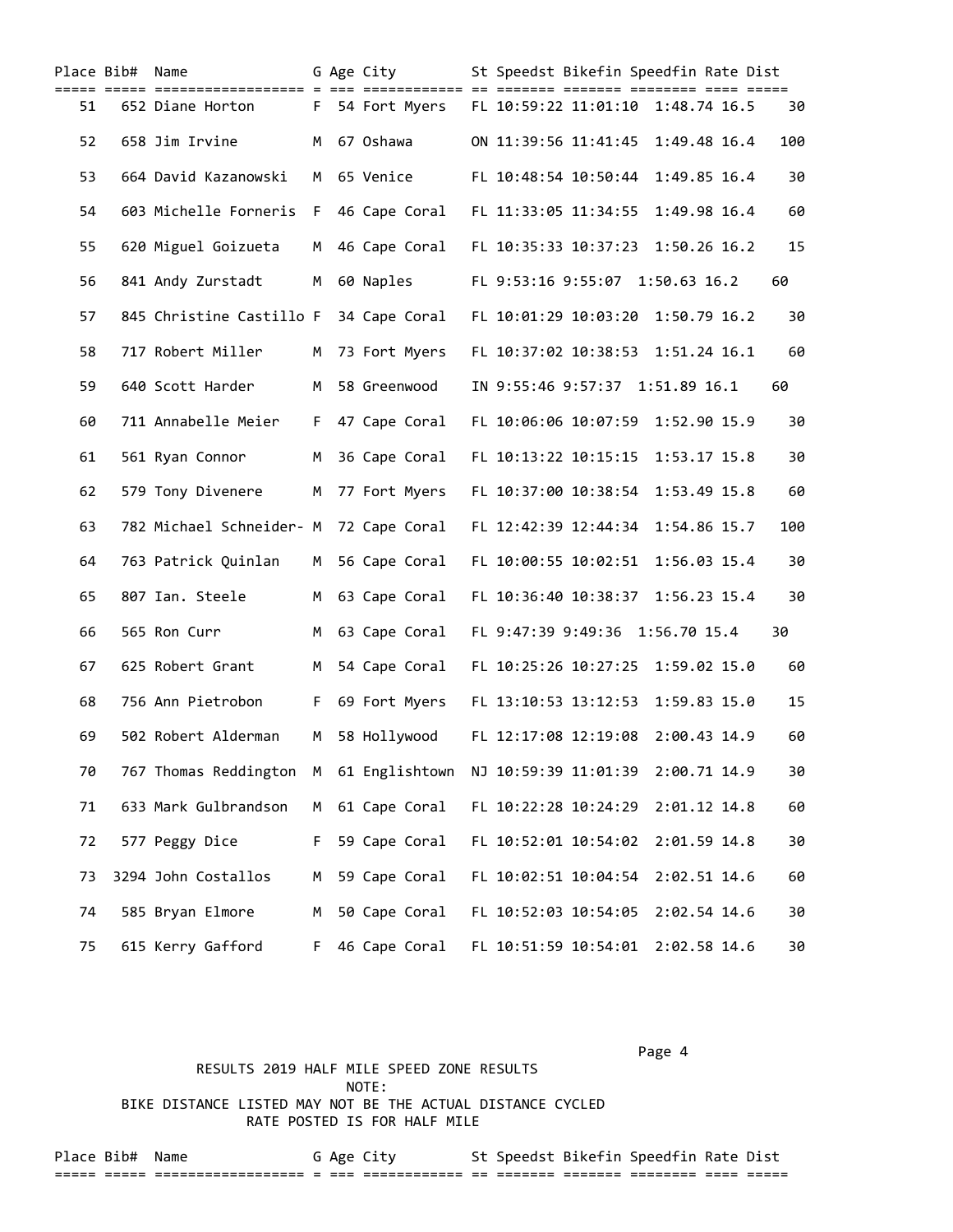| 76  | 729 Norm Nesbitt                   | M   |                 | 71 Owings Mills MD 9:59:19 10:01:22 2:02.80 14.6    | 30   |
|-----|------------------------------------|-----|-----------------|-----------------------------------------------------|------|
| 77  | 558 Joseph Cipriano                | M   |                 | 40 Cape Coral FL 10:09:36 10:11:39 2:02.99 14.6     | 30   |
| 78  | 733 Ed Oconnell                    | M   | 64 Cape Coral   | FL 10:55:58 10:58:01 2:03.19 14.5                   | 100  |
| 79  | 569 Ida Davison                    | F.  | 60 Cape Coral   | FL 9:31:18 9:33:21 2:03.70 14.5                     | 15   |
| 80  | 739 Anthony Onorevole M            |     | 15 Cape Coral   | FL 9:27:30 9:29:34 2:03.89 14.5                     | 15   |
| 81  | 3032 Marnie Keller                 | F   |                 | 55 Cape Coral FL 10:08:50 10:10:54 2:04.04 14.4     | 30   |
| 82  | 594 Bob Fain                       | M   | 69 Cape Coral   | FL 10:28:10 10:30:16 2:05.61 14.3                   | - 30 |
| 83  | 798 Renee Sheppard                 | E.  | 46 Cape Coral   | FL 9:49:03 9:51:09 2:06.59 14.2                     | 60   |
| 84  | 566 Linda Curran                   | F.  | 57 Medina       | OH 9:31:25 9:33:32 2:07.11 14.1                     | 30   |
| 85  | 665 Theresa Kazanowski F 64 Venice |     |                 | FL 10:48:55 10:51:04 2:08.58 14.0                   | 30   |
| 86  | 758 Robert Preseau                 | M . | 40 Cape Coral   | FL 9:40:31 9:42:40 2:08.84 14.0                     | 30   |
| 87  | 722 Pierre Morin                   | M   |                 | 73 Cape Coral FL 10:40:47 10:42:59 2:11.80 13.6     | 30   |
| 88  | 634 Misael Guzman                  |     |                 | M 47 Lehigh Acres FL 10:29:58 10:32:12 2:13.59 13.4 | 30   |
| 89  | 808 Robin Steele                   | F.  |                 | 62 Cape Coral FL 10:36:41 10:38:55 2:14.43 13.3     | 30   |
| 90  | 610 Curt Frommelt                  |     | M 38 Tampa      | FL 10:24:58 10:27:14 2:16.10 13.1                   | 30   |
| 91  | 525 Jim Bennett                    | M . |                 | 49 North Fort M FL 9:28:47 9:31:07 2:19.98 12.9     | 15   |
| 92  | 844 Sabrina Bennett                | F.  |                 | 50 North Fort M FL 10:05:40 10:08:02 2:21.49 12.7   | 15   |
| 93  | 508 Lyzza Archipov                 | - F |                 | 44 North Fort M FL 11:34:43 11:37:05 2:22.05 12.6   | 30   |
| 94  | 747 Nadia Payne                    | F.  | 61 Fort Myers   | FL 10:59:22 11:01:48 2:25.88 12.3                   | 60   |
| 95  | 526 Julie Bickford                 | F.  |                 | 43 Cape Coral FL 10:47:10 10:49:36<br>2:25.94 12.3  | 30   |
| 96  | 731 Craig Newmark                  |     | M 50 Fort Myers | FL 10:40:23 10:42:49<br>2:26.09 12.2                | 60   |
| 97  | 3051 Jennifer Wagner               | F   | 37 Cape Coral   | FL 10:38:44 10:41:11<br>2:26.73 12.2                | 30   |
| 98  | 3028 Crew Satkoski                 | М   | 7 Estero        | FL 11:08:04 11:10:31<br>2:27.03 12.2                | 30   |
| 99  | 599 Jim Fliss                      | M   | 65 Cape Coral   | FL 10:46:53 10:49:20<br>2:27.16 12.2                | 30   |
| 100 | 3025 Courtney Satkoski F           |     | 35 Estero       | FL 11:08:03 11:10:31<br>2:27.86 12.2                | 30   |

Page 5 and 2012 and 2012 and 2012 and 2012 and 2012 and 2012 and 2012 and 2012 and 2012 and 2012 and 2012 and RESULTS 2019 HALF MILE SPEED ZONE RESULTS NOTE: BIKE DISTANCE LISTED MAY NOT BE THE ACTUAL DISTANCE CYCLED RATE POSTED IS FOR HALF MILE Place Bib# Name G Age City St Speedst Bikefin Speedfin Rate Dist

===== ===== ================== = === ============ == ======= ======= ======== ==== ===== 101 600 Sue Fliss F 57 Cape Coral FL 10:46:52 10:49:21 2:28.80 12.1 30 102 549 Claude Chalut M 65 Cape Coral FL 10:50:34 10:53:04 2:29.23 12.0 30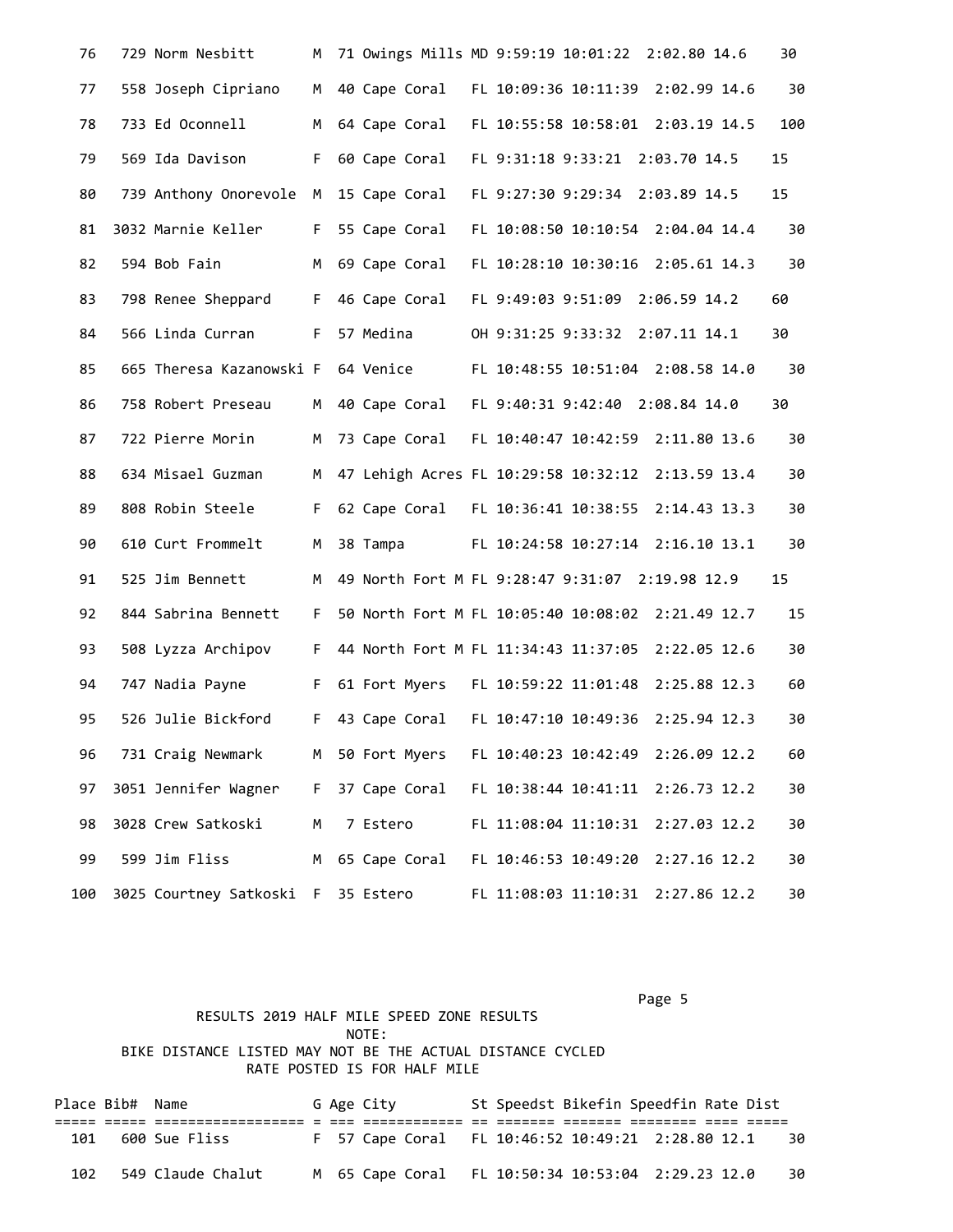| 103 | 547 Sharon Brunett       | F.  | 56 Cape Coral | FL 10:54:11 10:56:42 2:30.37 11.9                | 30  |
|-----|--------------------------|-----|---------------|--------------------------------------------------|-----|
| 104 | 654 Duke Hutchinson      | M . | 43 Cape Coral | FL 9:41:13 9:43:45<br>2:32.34 11.8               | 30  |
| 105 | 655 Marley Hutchinson F  |     | 10 Cape Coral | FL 9:41:13 9:43:45<br>2:32.61 11.8               | 15  |
| 106 | 740 Christine Onorevol F |     | 48 Cape Coral | FL 9:41:26 9:43:59<br>2:32.92 11.8               | 15  |
| 107 | 501 Catarina Adams       | F.  | 61 Cape Coral | FL 9:38:58 9:41:31<br>2:33.04 11.7               | 15  |
| 108 | 750 Pete Perez           | M   | 63 Cape Coral | FL 9:38:45 9:41:19<br>2:34.27 11.6               | 15  |
| 109 | 704 Tim McCarl           | M   | 70 Cape Coral | FL 9:38:53 9:41:28<br>2:34.83 11.6               | 15  |
| 110 | 511 Gary Austin          | M   | 60 Cape Coral | FL 9:38:54 9:41:29<br>2:34.86 11.6               | 15  |
| 111 | 749 Carla Perez          | F.  | 57 Cape Coral | FL 9:38:45 9:41:21<br>2:35.93 11.5               | 15  |
| 112 | 709 Jeanette McMullen F  |     | 41 Cape Coral | FL 10:56:51 10:59:29<br>2:37.84 11.4             | 30  |
| 113 | 568 Jacob Cyr            | M   | 15 Cape Coral | FL 11:44:21 11:47:00 2:38.57 11.3                | 60  |
| 114 | 710 MacK McMullen        | M   | 41 Cape Coral | FL 10:56:48 10:59:28 2:40.02 11.2                | 30  |
| 115 | 598 Louie Ferreria       | M   | 50 Cape Coral | FL 13:03:42 13:06:28 2:45.93 10.8                | 100 |
| 116 | 796 Lisa Sevick          | F.  | 52 Cape Coral | FL 9:48:38 9:51:24 2:46.53 10.8                  | 15  |
| 117 | 601 Edward Ford          | M   | 70 Fort Myers | FL 11:31:11 11:33:58 2:47.21 10.7                | 60  |
| 118 | 687 Michael Lohr         | M   | 66 Cape Coral | FL 10:51:52 10:54:40 2:47.70 10.7                | 30  |
| 119 | 833 Janet Wiley          | F.  | 56 Cape Coral | FL 9:48:37 9:51:24 2:47.85 10.7                  | 15  |
| 120 | 797 Paul Sevick          | M   | 54 Cape Coral | FL 9:48:38 9:51:26 2:47.91 10.7                  | 15  |
| 121 | 584 Ted Elkins           | M   | 72 Cape Coral | FL 11:13:18 11:16:08 2:50.27 10.5                | 30  |
| 122 | 784 Terry Eaton          | M   |               | 51 North Fort M FL 9:58:04 10:00:56 2:51.72 10.5 | 15  |
| 123 | 715 Doreen Milbrandt     | F.  | 75 Cape Coral | FL 9:42:33 9:45:25 2:51.74 10.5                  | 15  |
| 124 | 754 Sharon Petrovich     | F.  | 57 Cape Coral | FL 11:31:33 11:34:30 2:56.49 10.2                | 30  |
| 125 | 734 Sharon Oconnell      | F.  | 59 Cape Coral | 2:59.53 10.0<br>FL 10:59:56 11:02:56             | 100 |

Page 6 and the contract of the contract of the contract of the contract of the contract of the contract of the

## RESULTS 2019 HALF MILE SPEED ZONE RESULTS NOTE: BIKE DISTANCE LISTED MAY NOT BE THE ACTUAL DISTANCE CYCLED RATE POSTED IS FOR HALF MILE

Place Bib# Name G Age City St Speedst Bikefin Speedfin Rate Dist ===== ===== ================== = === ============ == ======= ======= ======== ==== ===== 126 575 Claudia Diaz F 50 Cape Coral FL 11:31:35 11:34:35 3:00.98 9.9 30 127 656 Misty Hutchinson F 43 Cape Coral FL 9:42:46 9:45:53 3:06.22 9.6 30 128 639 Laura Harder F 52 Greenwood IN 9:55:47 9:58:54 3:06.32 9.6 30